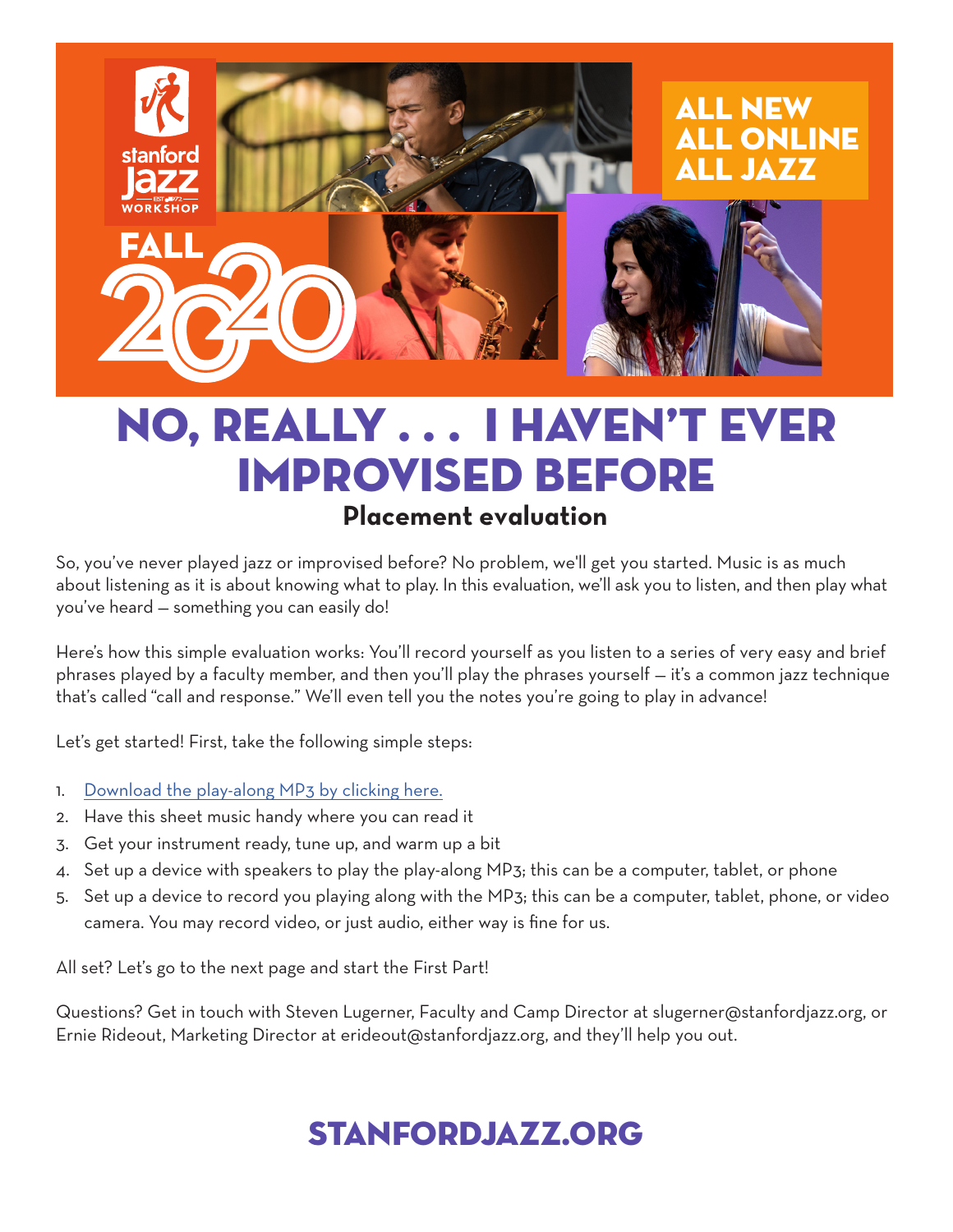### the first part

- 1. Find the music for your instrument below; do the same on the next page for The Last Part.
- 2. Try out the notes on your instrument; do the same for the notes in The Last Part.
- 3. Start your recording device
- 4. Start your playback device and play the MP3 play-along
- 5. Follow the directions the faculty member on the play-along
- 6. Play along, and match the tone, rhythm, and articulation of the faculty member
- 7. If you like, pause your recording at the end of the first part before you begin the second part, or you can just keep recording and playing along through The Last Part.

#### c instruments: guitar, piano, flute, violin start here  ${\sf F}7$ O  $\overline{\bullet}$ Ó łО Bb INSTRUMENTS: TRUMPET, TENOR SAX, SOPRANO SAX<br>START HEDE start here 7 G Ō O  $\overline{\mathbf{e}}$





### bass clef instruments: trombone, electric bass, acoustic bass, tuba, cello



#### for guitarists who would rather not read music, here is one possible fingering

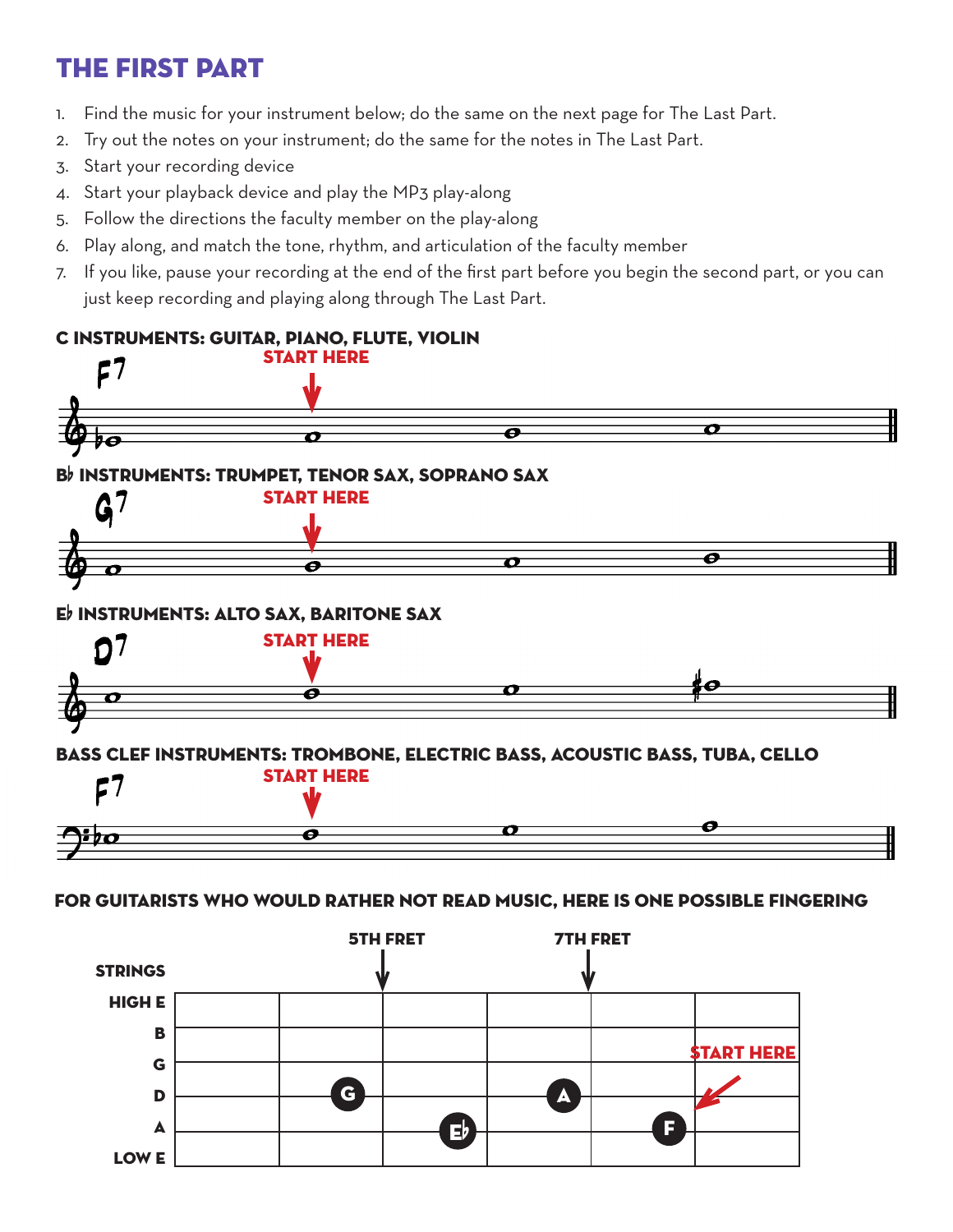### the last part

- 1. Still recording? Keep going!
- 2. If you paused your recording, find the music for your instrument below
- 3. Try out the notes on your instrument
- 4. Start your recording device
- 5. Start your playback device and play the MP3 play-along
- 6. Follow the directions the faculty member on the play-along
- 7. Play along, and match the tone, rhythm, and articulation of the faculty member
- 8. When you've reached the end of the play along, stop your playback device and your recording device.

### c instruments: guitar, piano, flute, violin





bass clef instruments: trombone, electric bass, acoustic bass, tuba, cello



for guitarists who would rather not read music, here is one possible fingering